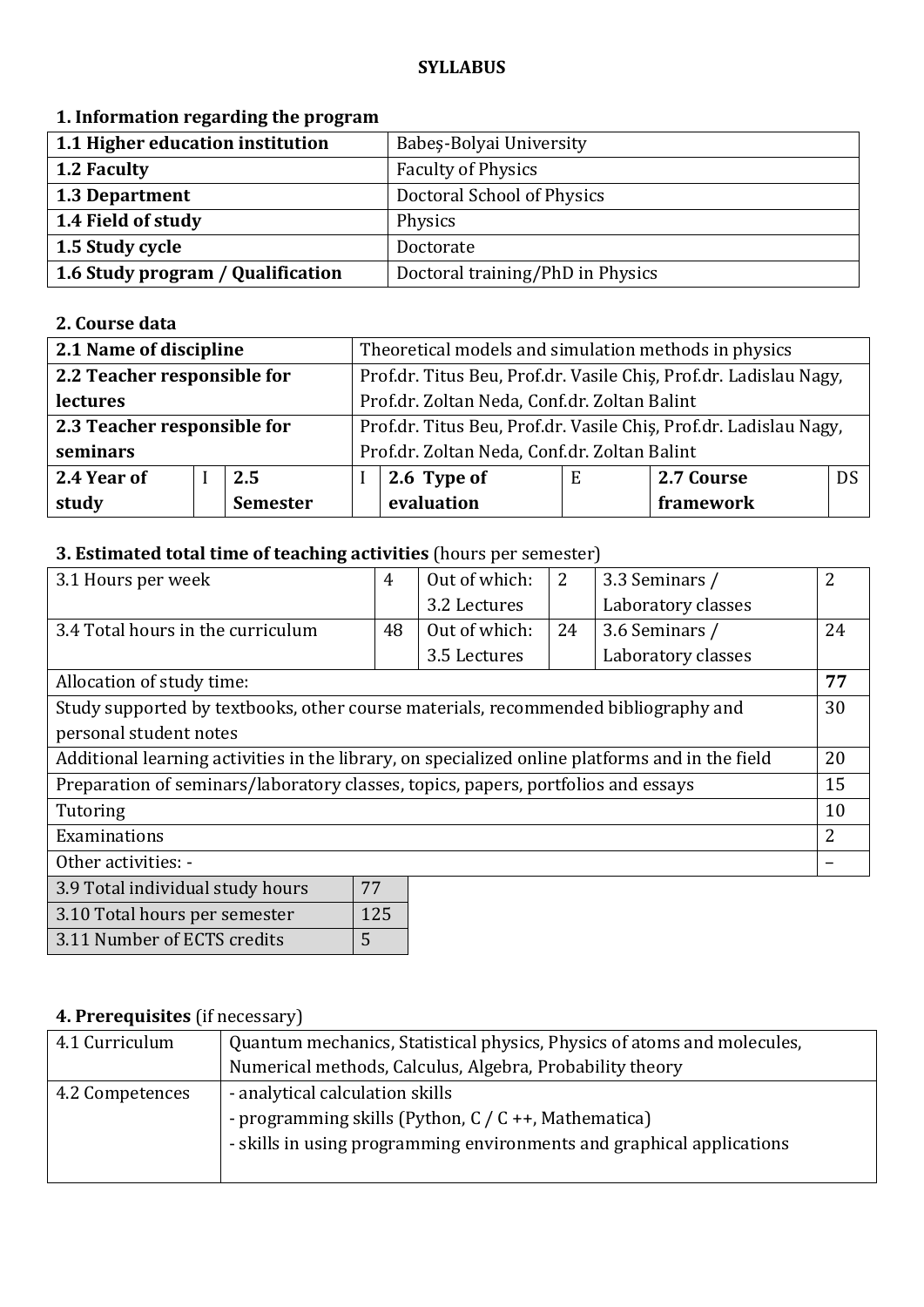**5. Conditions** (where applicable)

| <b>5.1 Conducting lectures</b> | Course hall, appropriate board, projector, computer, dedicated |
|--------------------------------|----------------------------------------------------------------|
|                                | software                                                       |
| 5.2 Conducting                 | Course hall, appropriate board, projector, computer, dedicated |
| seminars/laboratory classes    | software, computer network                                     |

## **6. Specific competences acquired**

|                                 | - Acquiring advanced concepts and models of molecular dynamics.                                      |
|---------------------------------|------------------------------------------------------------------------------------------------------|
|                                 | - Abilities to build molecular models and prepare input data for advanced numerical codes.           |
|                                 | - Ability to select appropriate models and options for complex simulations.                          |
|                                 | - Correct use of quantum chemistry methods and appropriate models for calculating molecular          |
|                                 | properties                                                                                           |
|                                 | - Ability to solve the Schrodinger equation for the external atom-field interaction by applying      |
|                                 | various numerical methods                                                                            |
|                                 | - Correlation of theoretical and computational data with experimental ones                           |
|                                 | - Communicating complex scientific ideas, the conclusions of experiments or the results of a         |
|                                 | scientific project.                                                                                  |
|                                 | - Ability to obtain and support scientifically argued results; ability to develop scientific papers. |
|                                 | - Use of scientific methods and models in narrow or interdisciplinary fields.                        |
|                                 | - Advanced ability to plan and organize.                                                             |
| Professional competences        | - Operation with the principles of digital image data processing. Ability to analyze and             |
|                                 | synthesize data; the ability to model the effect of external factors on images.                      |
|                                 | - Use and adaptation of software packages for data analysis and processing. Use of automated         |
|                                 | computer systems for processing and extracting data from 2D and 3D digital images,                   |
|                                 | respectively.                                                                                        |
|                                 | - Carrying out data processing experiments and evaluating their results based on existing            |
|                                 | theoretical models. Multi- and interdisciplinary way of thinking through biomedical                  |
|                                 | applications.                                                                                        |
|                                 | - Modeling and analysis skills in an interdisciplinary context.                                      |
|                                 | - Competences in using high performance computing technology.                                        |
|                                 | - Carrying out professional tasks efficiently and responsibly, in compliance with the legislation    |
|                                 | and field-specific deontology.                                                                       |
|                                 | - The application, in the context of compliance with the legislation, of intellectual property       |
|                                 | rights (including technology transfer), of the product certification methodology, of the             |
|                                 | principles, norms and values of the code of professional ethics within its own rigorous, efficient   |
|                                 | and responsible work strategy.                                                                       |
|                                 | - Application of efficient work techniques in multidisciplinary team on various levels               |
|                                 | hierarchical. Identify roles and responsibilities in a team and apply techniques effective           |
|                                 | relationships and work within the team.                                                              |
|                                 | - Efficient use of information sources and communication and training resources professional,        |
| <b>Transversal competencies</b> | both in Romanian and English.                                                                        |
|                                 | - Demonstrate involvement in scientific activities, such as the development of specialized           |
|                                 | articles and studies.                                                                                |
|                                 | - To participate in scientific projects, compatible with the requirements of integration in          |
|                                 | European education and research.                                                                     |
|                                 |                                                                                                      |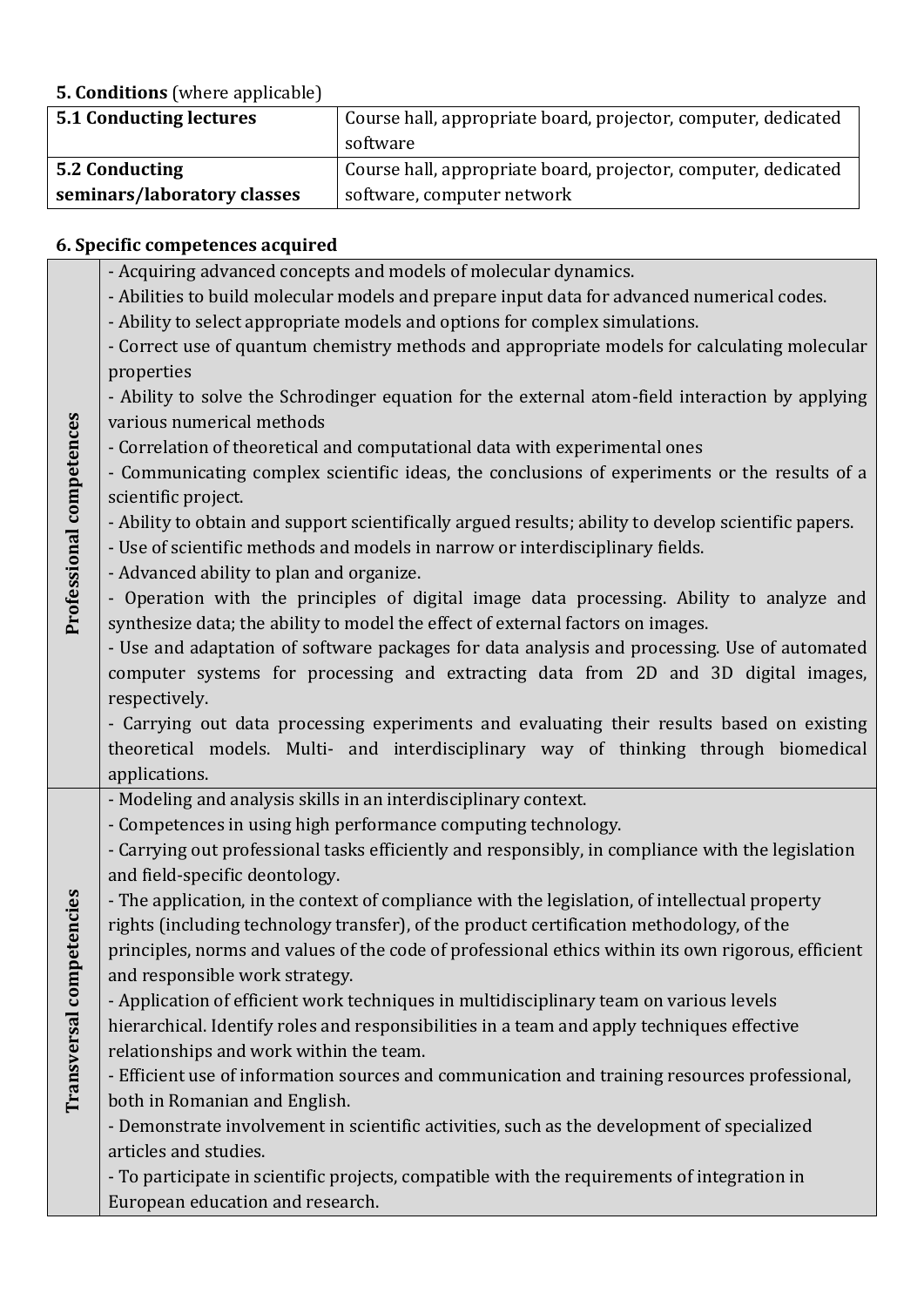**7. Course objectives** (based on the acquired competencies grid)

| 7.1 The general objective of the | - Learning physical models and advanced numerical methods                                                                                                                                                                                                                                                          |
|----------------------------------|--------------------------------------------------------------------------------------------------------------------------------------------------------------------------------------------------------------------------------------------------------------------------------------------------------------------|
| discipline                       | used to simulate the structural and dynamic properties of                                                                                                                                                                                                                                                          |
|                                  | atomic and molecular systems.                                                                                                                                                                                                                                                                                      |
| 7.2 Specific objectives          | - Developing of an algorithmic way of thinking, specific to<br>numerical simulations.                                                                                                                                                                                                                              |
|                                  | - Acquiring the ability to use advanced numerical methods<br>and algorithms in complex simulation projects in the fields of<br>computational physics, physical chemistry, materials science<br>and biophysics.                                                                                                     |
|                                  | - Familiarization of doctoral students with the most used<br>models of statistical and computational physics in<br>interdisciplinary applications.<br>- Encourage interdisciplinary research.                                                                                                                      |
|                                  | - Learning the principles, methods and computational<br>techniques for calculating different molecular properties.<br>- Efficient use of computational resources for molecular<br>modeling.<br>- Training in the skills of calculation and analysis of atomic<br>and molecular properties and digital information. |

# **8. Content**

| 8.1 Lectures                                                                                                                                                                                                                                | <b>Teaching methods</b>                                                   | <b>Comments</b> |
|---------------------------------------------------------------------------------------------------------------------------------------------------------------------------------------------------------------------------------------------|---------------------------------------------------------------------------|-----------------|
| 1. Advanced molecular dynamics. Atomic and coarse-<br>graining force fields. Propagators and reservoirs.<br>Simulations in different statistical sets. Modern<br>implementations of the Ewald sum method for<br>electrostatic interactions. | Lecture,<br>demonstration,<br>debate, the<br>experiment<br>demonstration, | 2.5 hours       |
| 2. Models and fundamentals in the use of NAMD and<br>Gromacs codes. Trajectory analysis. Applications of<br>molecular dynamics in the biomolecular field and<br>materials science.                                                          | presentations on the<br>computer, case studies                            | 2 hours         |
| 3. Analysis of the conformational space of molecules and<br>modeling of ligand-receptor interactions. Simulation of<br>experimental spectra based on relative Boltzmann<br>populations.                                                     |                                                                           | 1.5 hours       |
| 4. Modeling of weak intermolecular interactions: the role of<br>dispersion in weakly bound molecular systems; Modeling<br>of host-guest systems; Modeling the adsorption of<br>molecules on surfaces.                                       |                                                                           | 1.5 hours       |
| 5. Calculation of photophysical parameters of molecular<br>modeling of electronic<br>absorption<br>systems:<br>and<br>fluorescence emission spectra; calculation of radiative<br>fluorescence lifetime.                                     |                                                                           | 1.5 hours       |
| 6. Theoretical models in the physics of atomic collisions:<br>classification, areas of use.                                                                                                                                                 |                                                                           | 1.5 hours       |
| 7. Ionization of atoms and molecules by charged particles;<br>interference effects.                                                                                                                                                         |                                                                           | 2 hours         |
| 8. Ionization of atoms by intense laser fields. Photoelectron<br>holography.                                                                                                                                                                |                                                                           | 2 hours         |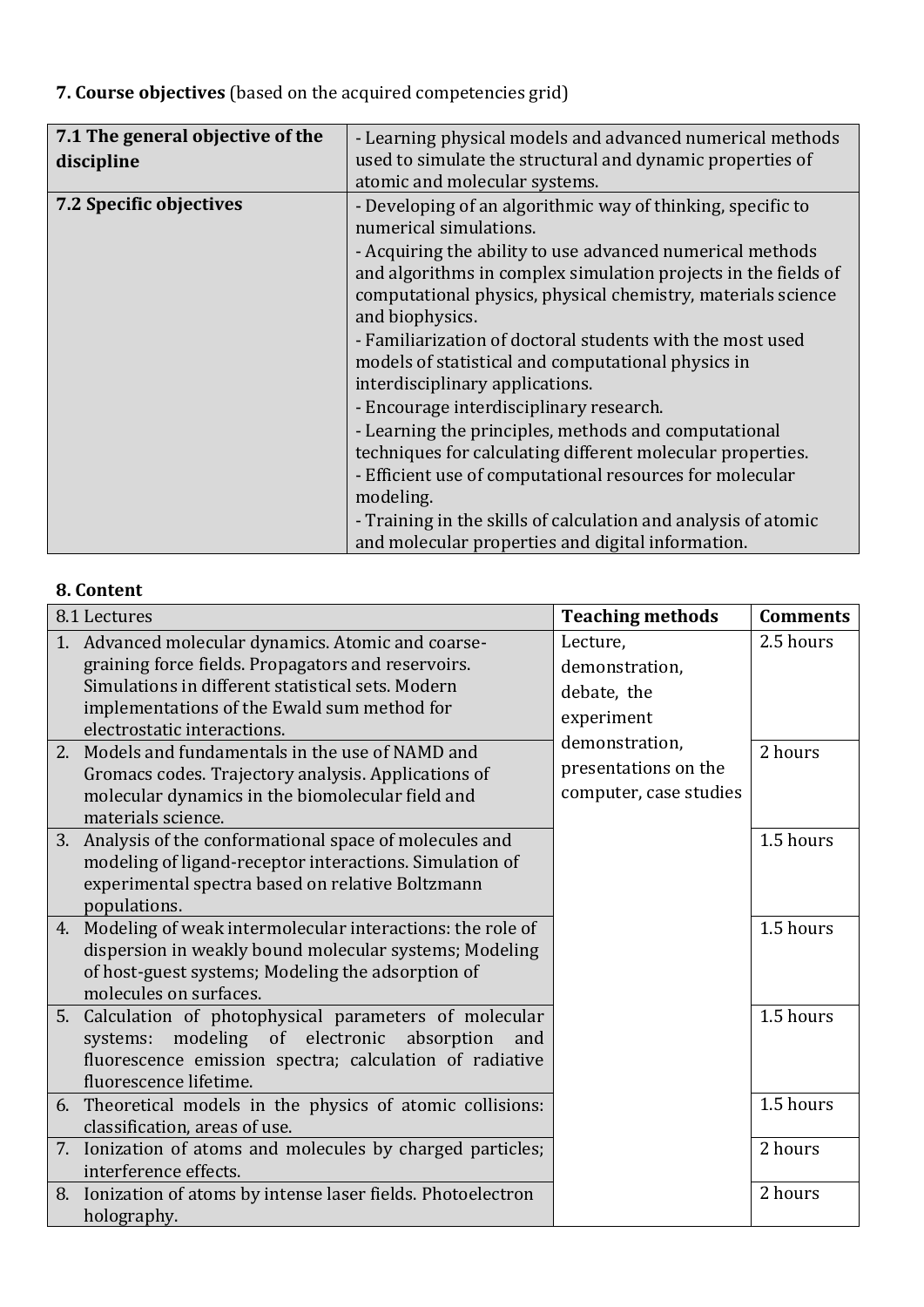| 9. Basic analytical models of statistical physics with<br>interdisciplinary applications: Ising model, Kuramoto<br>model, percolation model, simple randomness model,<br>masters equations.                                                                                                                                                         |                  | 2.5 hours |
|-----------------------------------------------------------------------------------------------------------------------------------------------------------------------------------------------------------------------------------------------------------------------------------------------------------------------------------------------------|------------------|-----------|
| 10. Basic computational models with interdisciplinary<br>applications: Vicsek's "flocking" model, sandpile model,<br>restricted randomness, percolations with geometric<br>objects.                                                                                                                                                                 |                  | 2 hours   |
| 11. Digital image data processing. Theoretical methods for<br>improving and analyzing digital image data. Filters and<br>automatic and semi-automatic 2D data processing modes.<br>Biomedical applications: data processing such as 2D<br>images obtained with a fluorescence microscope,<br>respectively 2D images obtained by cardiac MRI.        |                  | 2.5 hours |
| 12. Techniques for simulating the effect of noise on the<br>results of digital image data analysis. Automatic and semi-<br>automatic operations and processes for 3D data<br>processing. Biomedical applications: data processing such<br>as 3D images obtained with a fluorescence microscope,<br>respectively 3D images obtained by pulmonary CT. |                  | 2.5 hours |
| 1.                                                                                                                                                                                                                                                                                                                                                  |                  |           |
| 8.2 Seminars / laboratory classes                                                                                                                                                                                                                                                                                                                   | Teaching methods | Comments  |
| 1. Tutorial on using the NAMD code to simulate ubiquitin.                                                                                                                                                                                                                                                                                           | Projection,      | 2 hours   |
| Preparation of the molecular model and input files.                                                                                                                                                                                                                                                                                                 | demonstration,   |           |
| 2. Tutorial on using the NAMD code to simulate ubiquitin.<br>Trajectory analysis.                                                                                                                                                                                                                                                                   | modeling, debate | 1 hours   |
| 3. Optimization of fluorodeoxyglucose molecule<br>conformations and calculation of the IR spectrum of the<br>molecule, mediated by relative Boltzmann populations.                                                                                                                                                                                  |                  | 1 hours   |
| 4. Modeling the adsorption of the adenine molecule on a<br>graphene model surface. Interaction energy calculation and<br><b>BSSE</b> correction.                                                                                                                                                                                                    |                  | 1 hours   |
| 5. Calculation of the electronic transitions (absorption and<br>fluorescence emission) spectrum for the solvated aldehyde<br>molecule using the "state specific" approach.                                                                                                                                                                          |                  | 1 hours   |
| 6. Current applications of models in the physics of atomic<br>collisions.                                                                                                                                                                                                                                                                           |                  | 2 hours   |
| 7. Analytical calculations for the discussed models. Mean-<br>field methods. Langevin and Fokker-Planck equations.                                                                                                                                                                                                                                  |                  | 1 hours   |
| 8. Computational simulation codes for the discussed models.                                                                                                                                                                                                                                                                                         |                  | 2 hours   |
| Discussion of simple programs written in C.                                                                                                                                                                                                                                                                                                         |                  |           |
| 9. Advanced methods of 2D data processing.                                                                                                                                                                                                                                                                                                          |                  | 2 hours   |
| 10. Automated image segmentation techniques: methods for<br>extracting and characterizing the heart from 2D cardiac MRI<br>acquisitions, respectively from the contours of cells and<br>objects of interest from 2D fluorescence microscopy images.                                                                                                 |                  | 1 hours   |
| Case studies prepared with the doctoral students, based on                                                                                                                                                                                                                                                                                          |                  | 10        |
|                                                                                                                                                                                                                                                                                                                                                     |                  |           |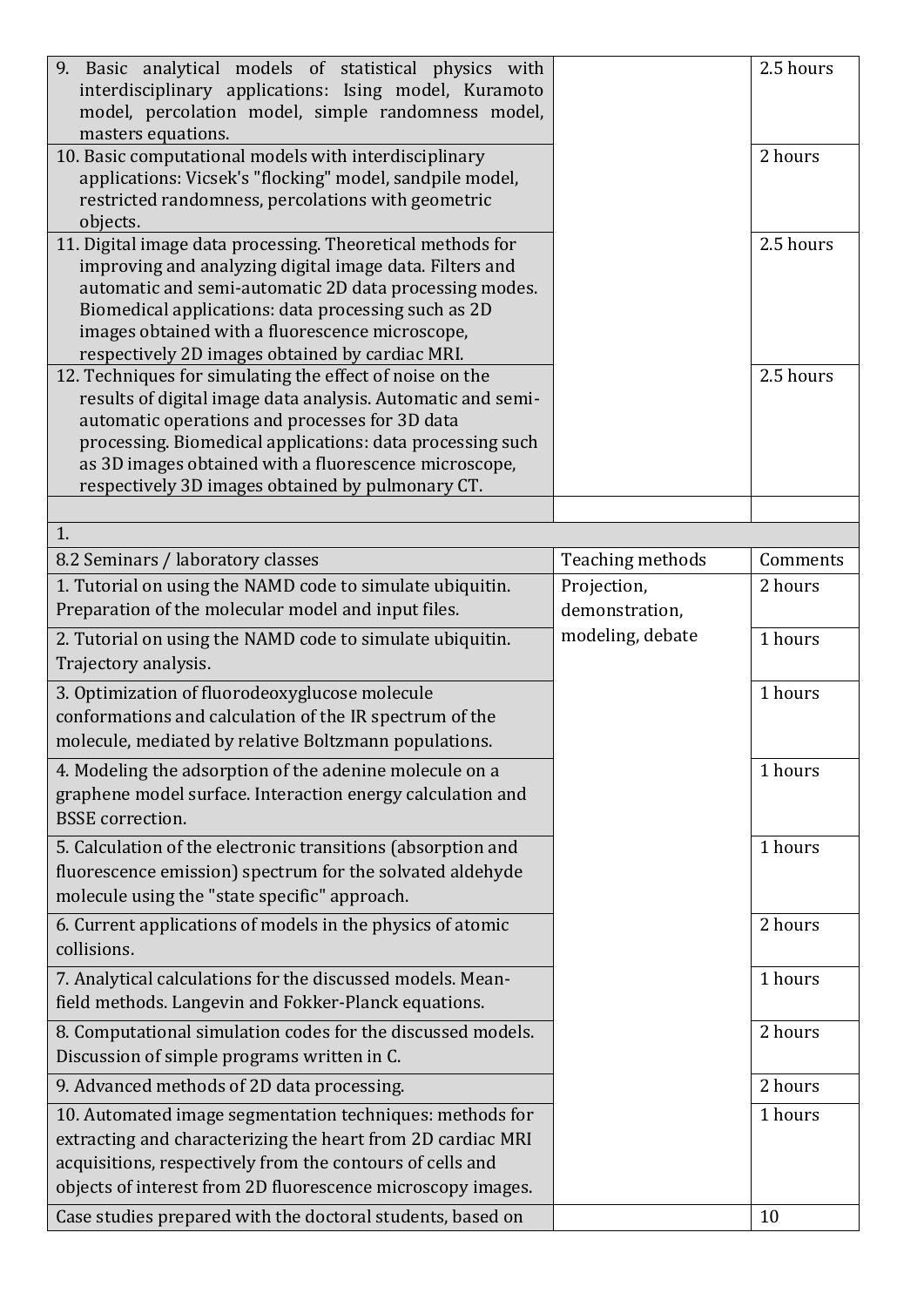| their individual doctoral research topics |  |
|-------------------------------------------|--|
|                                           |  |

### Bibliography

- 1. D. C. Rapaport, "The Art of Molecular Dynamics Simulation" (Cambridge, 2010).
- 2. T. A. Beu, "Molecular dynamics simulations", <http://phys.ubbcluj.ro/~tbeu/courses.htm>
- 3. NAMD Scalable Molecular Dynamics,<http://www.ks.uiuc.edu/Research/namd/>
- 4. Martini Coarse Grain Force Field for Biomolecules,<http://cgmartini.nl/>
- 5. Aron J. Cohen, Paula Mori-Sanchez, and Weitao Yang, Challenges for Density Functional Theory, Chem. Rev., 112 (2012) 289-320.
- 6. P. Lazar, F. Karlický, P. Jurečka, M. Kocman, E. Otyepková, K. Šafářová, M. Otyepka, Adsorption of Small Organic Molecules on Graphene, J. Am. Chem. Soc. 2013, 135, 6372−6377, DOI: dx.doi.org/10.1021/ja403162r
- 7. E. Vinteler, N.-F. Stan, R. Luchian, C. Cainap, J.P. Prates-Ramalho, V. Chis, Conformational landscape and low lying excited states of imatinib, Journal of Molecular Modeling, 21 (2015) 84, DOI: 10.1007/s00894-015-2639-8
- 8. M. Oltean, G.S. Mile, M. Vidrighin, N. Leopold, V. Chis , Weakly bound PTCDI and PTCDA dimers studied by using MP2 and DFT methods with dispersion correction, Physical Chemistry Chemical Physics, 15 (2013) 13978-13990, DOI: 10.1039/C3CP44644A
- 9. R.-A. Domokos, M. Potara, S. Aştilean, V. Chiş, Adsorption of Trans- and cis-Resveratrol on Graphene, Physica Status Solidi B, 256 (2018) 1800335, DOI: 10.1002/pssb.201800335
- 10. M. Savarese, A. Aliberti, D. De Santo, E. Battista, F. Causa, P.A. Netti, N. Rega, Fluorescence Lifetimes and Quantum Yields of Rhodamine Derivatives: New Insights from Theory and Experiment, J. Phys. Chem. A, 2012, 116, 7491-7497, DOI: dx.doi.org/101021/jp30214851
- 11. L. Nagy, Multi-electron processes in atomic collisions Theory, Nucl. Instr. Meth B154 (1999) 23-130.
- 12. L. Nagy, L. Kocbach, K Póra and J.P. Hansen, Interference effects in the ionization of H2 by fast charged projectiles, J Phys. B 35 (2002) L453-L459.
- 13. S. Borbely, A Toth, K, Tokesi and L. Nagy, Spatial and temporal interference during the ionization of H by few-cycle XUV laser pulses, Phys. Rev. A 87 (2013) 013405.
- 14. Photoelectron holography of atomic targets, S. Borbély, A. Tóth, D. G. Arbó, K. Tőkési and **L.**  Nagy, Phys. Rev. A 99 (2019) 013413.
- 15. R. Baxer, Exactly Solved Models in Statistical Mechanics (Dover Books, 2008)
- 16. H. Gould, J. Tobochnik and W. Christian, Computer Simulation Methods (Addison-Wesley, 2006)
- 17. Advanced image Processing Techniques and Applications N. Suresh Kumar, A. Kumar Sangaiah, M. Arun, S. Anand, ISBN-13: 978-1522520535. IGI Global 2017.
- 18. Digital Image Processing W. Burger, M.J. Burge Springer 2008 ISBN 978-1-84628-379-6 <https://imagingbook.files.wordpress.com/2013/06/> burgerburgeen20071104\_ijreference\_letter.pdf
- 19. NAMD Scalable Molecular Dynamics,<http://www.ks.uiuc.edu/Research/namd/>
- 20. P. Geerlings, F. De Proft, W. Langenaeker, Conceptual Density Functional Theory, , Chem. Rev., 103, 1793-1873, (2003)
- 21. J.B. Foresman, A. Frisch, Exploring Chemistry with Electronic Structure Methods, 3rd edition, 2015, http://expchem3.com/
- 22. L. Czipa and L. Nagy, Two-center interference in the ionization of H2 by ion impact: Comparison of different models, Phys. Rev. A 95 (2017) 062709
- 23. L. Nagy, F. Járai-Szabó and S. Borbély, The effect of projectile wave packet width on the fully differential ionization cross-sections, J. Phys. B: At. Mol. Opt. Phys. 51 (2018) 144005.
- 24. C. Gross, Complex and Adaptive Dynamical Systems (Springer, 2008)
- 25. Z. Neda, Introduction to Stochastic Simulation Methods,